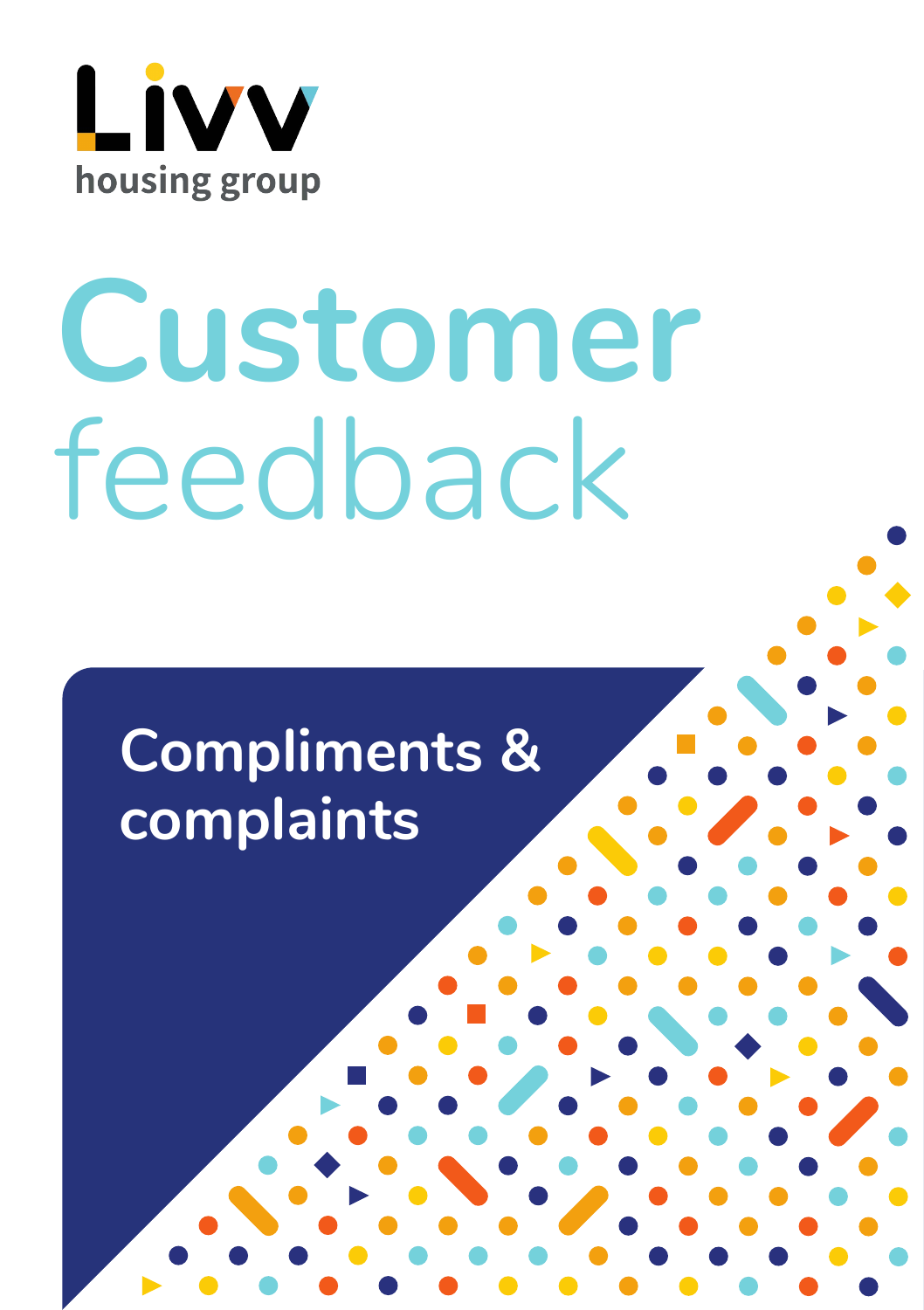#### **Livv Housing Group are committed to providing a high-quality housing service in a professional and efficient manner.**

We welcome your compliments, suggestions and complaints because we use your feedback to identify areas of our service where we need to improve.

We keep records of all the feedback we receive. We check complaints regularly to make sure we are dealing with them effectively and consistently.

#### **Who can make a compliment, suggestion or complaint ?**

Any of our customers. These include:

- Livv tenants or representatives (e.g. friends or family acting on behalf of the tenant with their permission.)
- leaseholders
- housing applicants
- non-Livv tenants or members of the public
- Councillors, MPs and other elected representatives
- Citizen's Advice Bureau and other advocacy agencies
- Board members

The complaints procedure is not a legal process; therefore solicitors may only act as an advocate and not as a legal representative.

# **Compliments or suggestions**

If you have been particularly pleased with the service you have received from Livv or have a suggestion on how we can improve a service then please let us know by;



phoning us **0151 290 7000**



emailing us at **feedback@livvhousinggroup.com**



using Live chat available via our website **livvhousinggroup.com**



景

speaking to a member of staff in our office **Lakeview, Kings Business Park, Prescot, L34 1PJ** 

#### writing us a letter:

**Customer Feedback team, Livv Housing Group, Lakeview, Kings Business Park, Prescot, L34 1PJ**

#### **We will use your feedback to continually improve our services.**

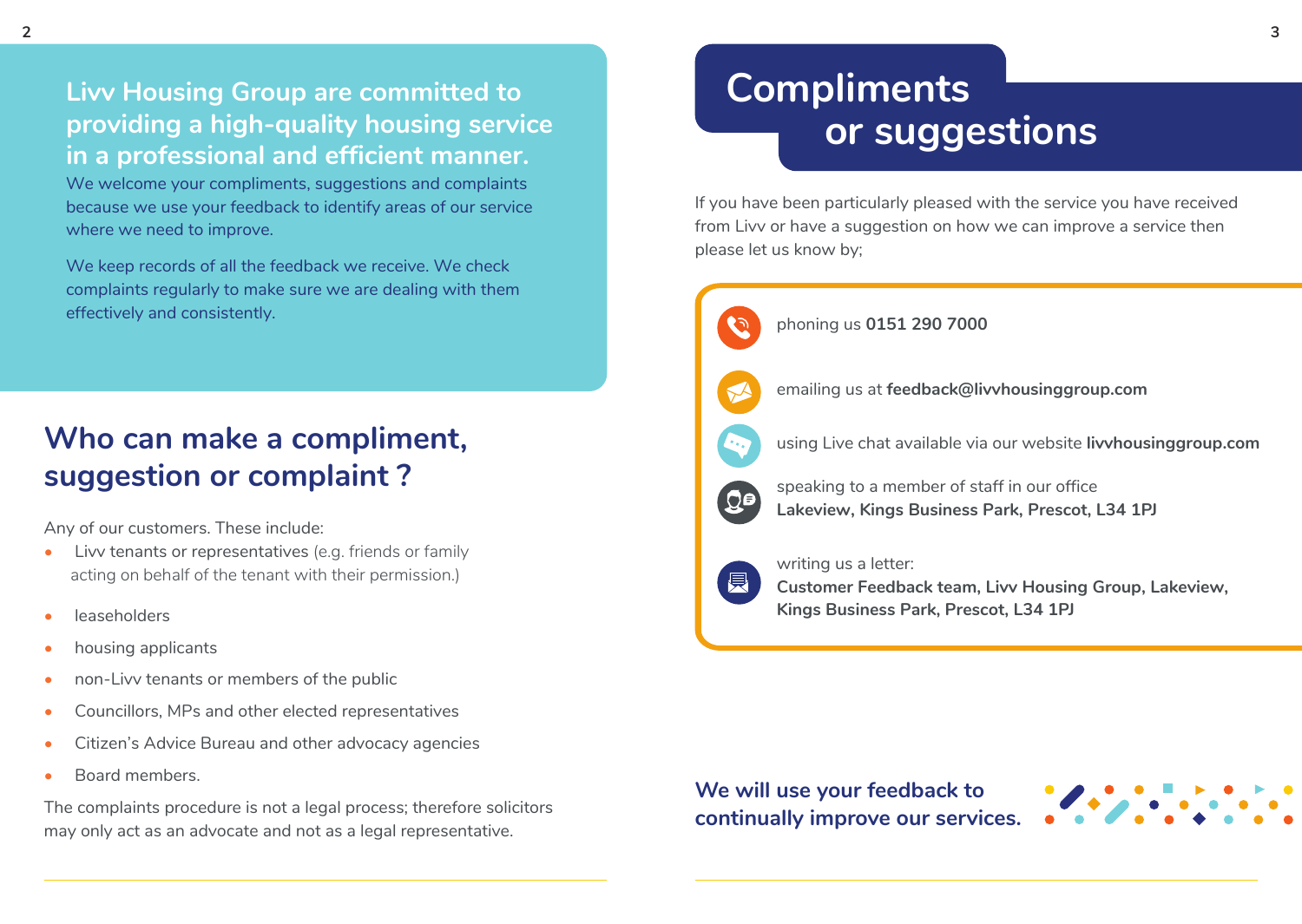#### **What is a complaint?**

A complaint is 'an expression of dissatisfaction with a standard of service, action or lack of action from Livv Housing Group where a response is required'. This could include a perceived service failure or a failure against local or national standards.

A formal complaint is not:

- **• a request for a service e.g. initial reporting of a repair**
- **• a request for information on our policy, or**
- **• an appeal for a review of a decision.**

Livv Housing Group will aim to handle all expressions of dissatisfaction at first point of contact and informally. However, if the action taken does not resolve the complaint a formal complaint will be logged and fully investigated in line with our two stage process.

#### **How to make a formal complaint**

We will try to resolve your complaint at the time you make it. However, if you are not happy with the outcome, then you can:

- **•** phone us **0151 290 7000**
- **•** email us at **feedback@livvhousinggroup.com**
- **•** use Live chat available via our website **livvhousinggroup.com**
- **•** speak to a member of staff in our office **Lakeview, Kings Business Park, Prescot, L34 1PJ**
- **•** write us a letter: **Complex Queries & Complaints team, Livv Housing Group, Lakeview, Kings Business Park, Prescot, L34 1PJ.**

## **What will happen next?**

#### Stage 1

You will be contacted by a member of the Complex Queries & Complaints team within one working day of receiving your complaint. This will usually be via a phone call or email. You will be asked to provide further details of your complaint and how you would like it to be resolved.

The member of the Complex Queries & Complaints team handling your complaint will aim to complete the necessary investigations with the relevant departments and provide you with a written response within 10 working days

## **Escalating your complaint**

If you are unhappy with the outcome of your complaint you can request that it is reviewed. You will need to provide us with specific reasons for requesting this review and/or provide additional information that has not previously been considered. Your request may be refused if Livv Housing Group can demonstrate that they have followed policy or legal requirements.

Your request should be made within 21 calendar days, however this period may be extended under certain circumstances, for example if you were in hospital.

You will be contacted within three working days from when the escalation request was received to acknowledge the escalation and to confirm whether it has been accepted.